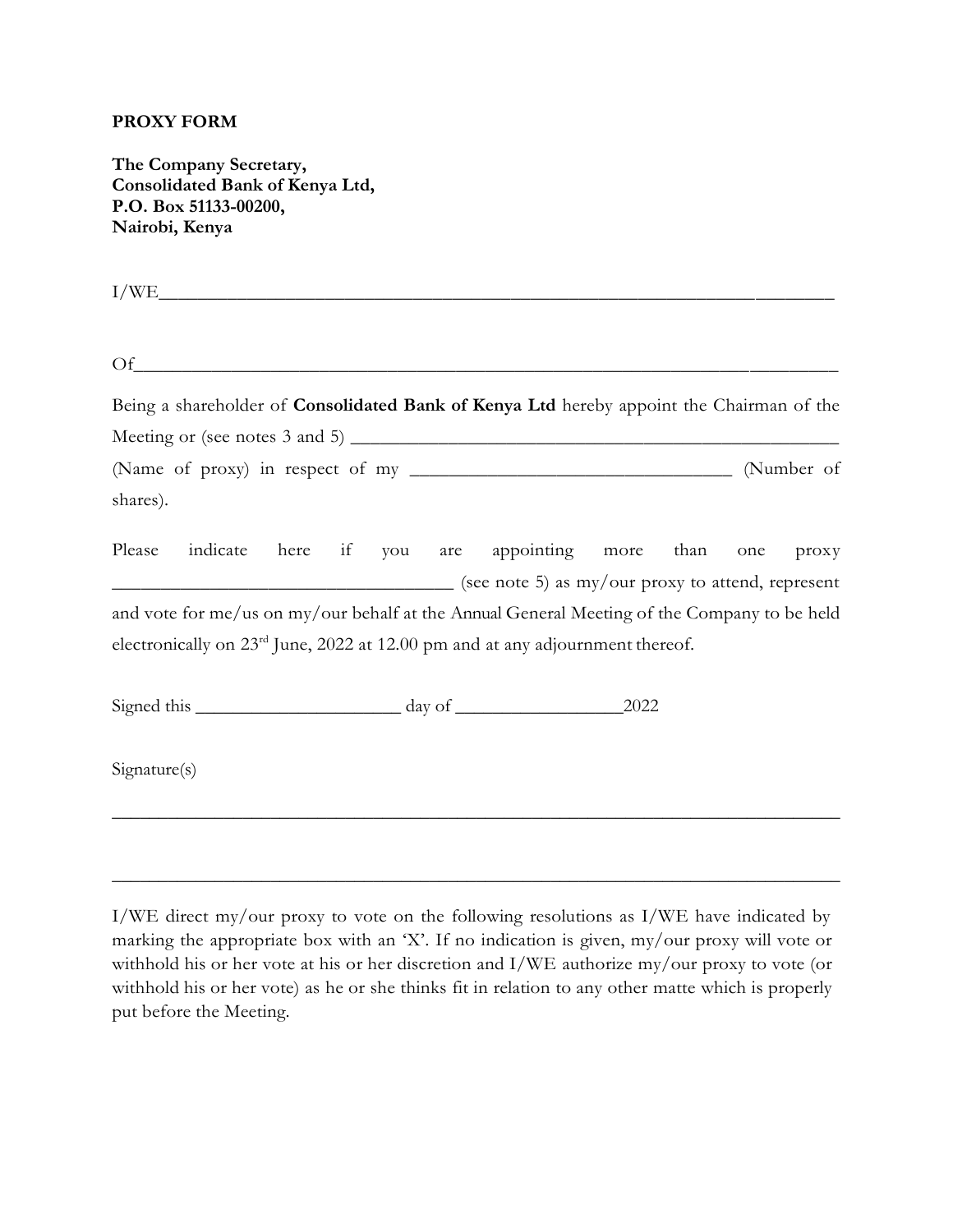|  |  |  | Please clearly mark the box below to instruct your proxy how to vote |  |  |  |
|--|--|--|----------------------------------------------------------------------|--|--|--|
|  |  |  |                                                                      |  |  |  |

| <b>RESOLUTION</b>                                                                                                                                                                                                                                                                                                                                                                                                                                                                                                                                                                                                                                                                                                                                                                                                                              | <b>FOR</b> | <b>AGAINST</b> | WITHHELD |
|------------------------------------------------------------------------------------------------------------------------------------------------------------------------------------------------------------------------------------------------------------------------------------------------------------------------------------------------------------------------------------------------------------------------------------------------------------------------------------------------------------------------------------------------------------------------------------------------------------------------------------------------------------------------------------------------------------------------------------------------------------------------------------------------------------------------------------------------|------------|----------------|----------|
| To confirm;-<br>The minutes of the Twenty Ninth Annual General Meeting<br>held on the 09 <sup>th</sup> September 2021.                                                                                                                                                                                                                                                                                                                                                                                                                                                                                                                                                                                                                                                                                                                         |            |                |          |
| To receive, consider and, if thought fit, adopt the Annual<br>Report and Financial Statements of the Company for the<br>year ended 31st December 2021, together with the<br>Directors' and Auditors' report thereon.                                                                                                                                                                                                                                                                                                                                                                                                                                                                                                                                                                                                                           |            |                |          |
| To approve the remuneration of Directors and the<br>Directors' Remuneration Report for the year ended 31<br>December 2021.                                                                                                                                                                                                                                                                                                                                                                                                                                                                                                                                                                                                                                                                                                                     |            |                |          |
| To elect Directors:<br>To note<br>To note the appointment of Chairman of the<br>a.<br>Board, Mr. Peter Musei, Ntoyian vide Gazette<br>Notice No.10602 of 04 <sup>th</sup> October 2021<br>b. To note the appointment of Director Ibrae<br>Doko as a member of the Board vide Gazette<br>Notice No.3013 of 03rd April 2020<br>c. To note the appointment of the Director Isaac<br>Mulatya and Marykaren Chesang Kigen-<br>as Members of the Board vide<br>Sorobit<br>Gazette Notice No.10657 of 04th October<br>2021<br>d. To note the appointment of Director<br>Kennedy Ntabo Otiso as a Member of the<br>Board vide Gazette Notice No.11488 of 28 <sup>th</sup><br>October 2021<br>e. To note the appointment of Director David<br>Ogega Obure as a Member of the Board vide<br>Gazette Notice No.14022 of 22 <sup>nd</sup> December<br>2021 |            |                |          |
| To note the expiry of term of the following Directors.<br>Ms. Miriam Cherogony<br>$\mathbf{i}$ .<br>$\dddot{\mathbf{u}}$ .<br>Hon. Yusuf Chanzu<br>Dr. Nathan Psiwa<br>111.<br>Dr. Kennedy Otiso<br>iv.<br>Ms. Hardley Lusui<br>V.                                                                                                                                                                                                                                                                                                                                                                                                                                                                                                                                                                                                             |            |                |          |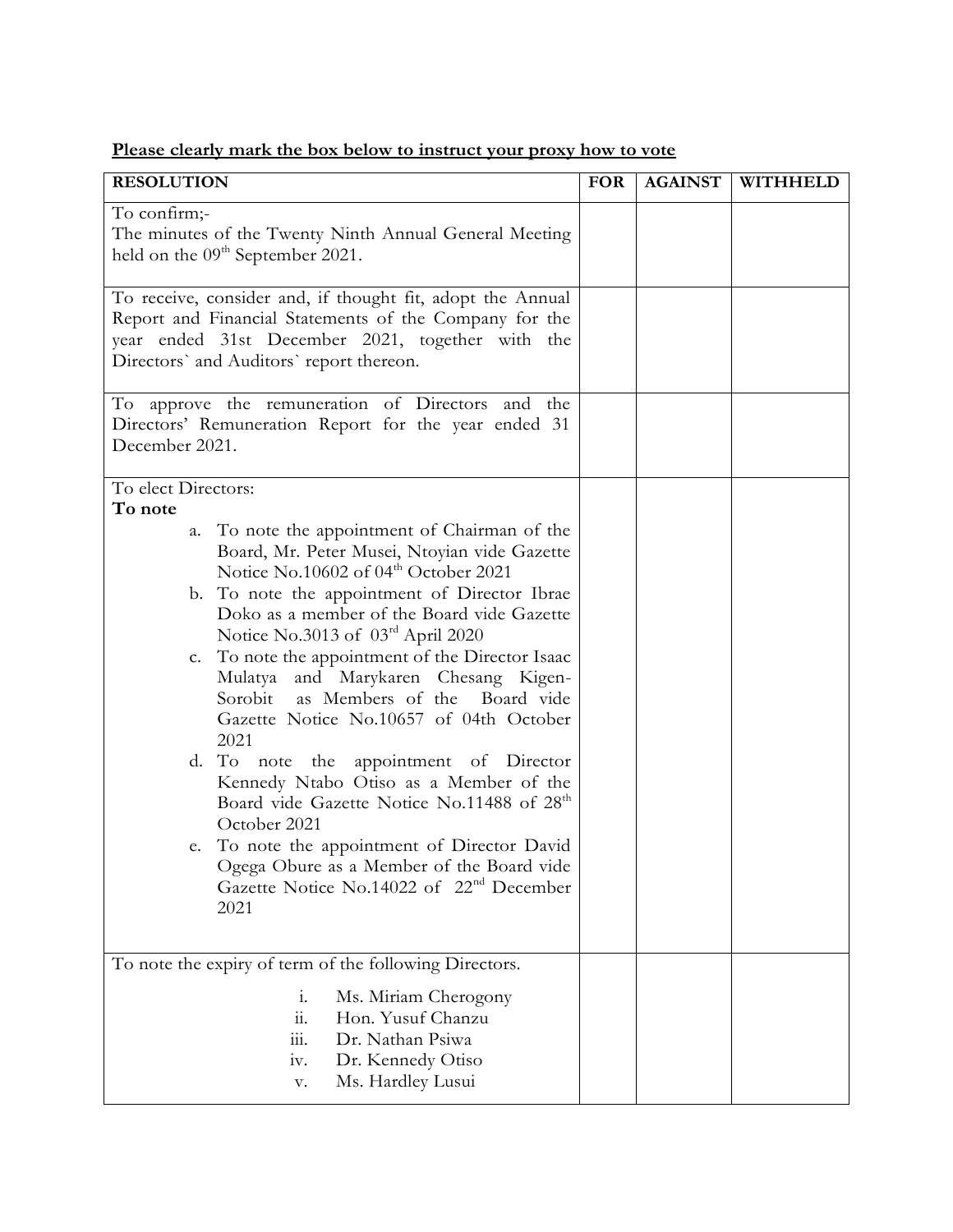| Retiring and re-election |                                                                                                                                                                                                                             |  |  |
|--------------------------|-----------------------------------------------------------------------------------------------------------------------------------------------------------------------------------------------------------------------------|--|--|
| a)                       | Managing Trustee<br>The<br>National Social<br>Security Fund retires from the Board under<br>the terms of Article 114 of the Articles of<br>Association, and being eligible, offers himself<br>for re-election.              |  |  |
| b)                       | The Cabinet Secretary for the National<br>Treasury retires from the Board under the<br>terms of Article 114 of the Articles of<br>Association, and being eligible, offers himself<br>for re-election.                       |  |  |
| $\mathbf{C}$             | Mr. Peter Musei, Ntoyian retires from the<br>Board under the terms of Article 117 of the<br>Articles of Association, and being eligible,<br>offers himself for re-election.                                                 |  |  |
| $\mathbf{d}$             | Mr. Ibrae Doko Fund retires from the Board<br>under the terms of Article 117 of the Articles<br>of Association, and being eligible, offers<br>himself for re-election.                                                      |  |  |
| e)                       | Mr. Isaac Muoki Mulatya retires from the<br>Board under the terms of Article 117 of the<br>Articles of Association, and being eligible,<br>offers himself for re-election.                                                  |  |  |
| t)                       | Ms. Marykaren Kigen-Sorobit retires from<br>the Board under the terms of Article 117 of<br>the Articles of Association, and being eligible,<br>offers himself for re-election.                                              |  |  |
| g)                       | Dr. Kennedy Ntabo Otiso retires from the<br>Board under the terms of Article 117 of the<br>Articles of Association, and being eligible,<br>offers himself for re-election.                                                  |  |  |
|                          | h) Mr. David Ogega Obure retires from the<br>Board under the terms of Article 117 of the<br>Articles of Association, and being eligible,<br>offers himself for re-election.                                                 |  |  |
|                          | To appoint Grant Thornton Consultants Limited, as<br>auditors of the Company pursuant to Section 721 (1) & (2)<br>of the Companies Act, 2015, and to authorize the Directors<br>to fix the auditors' remuneration for 2022. |  |  |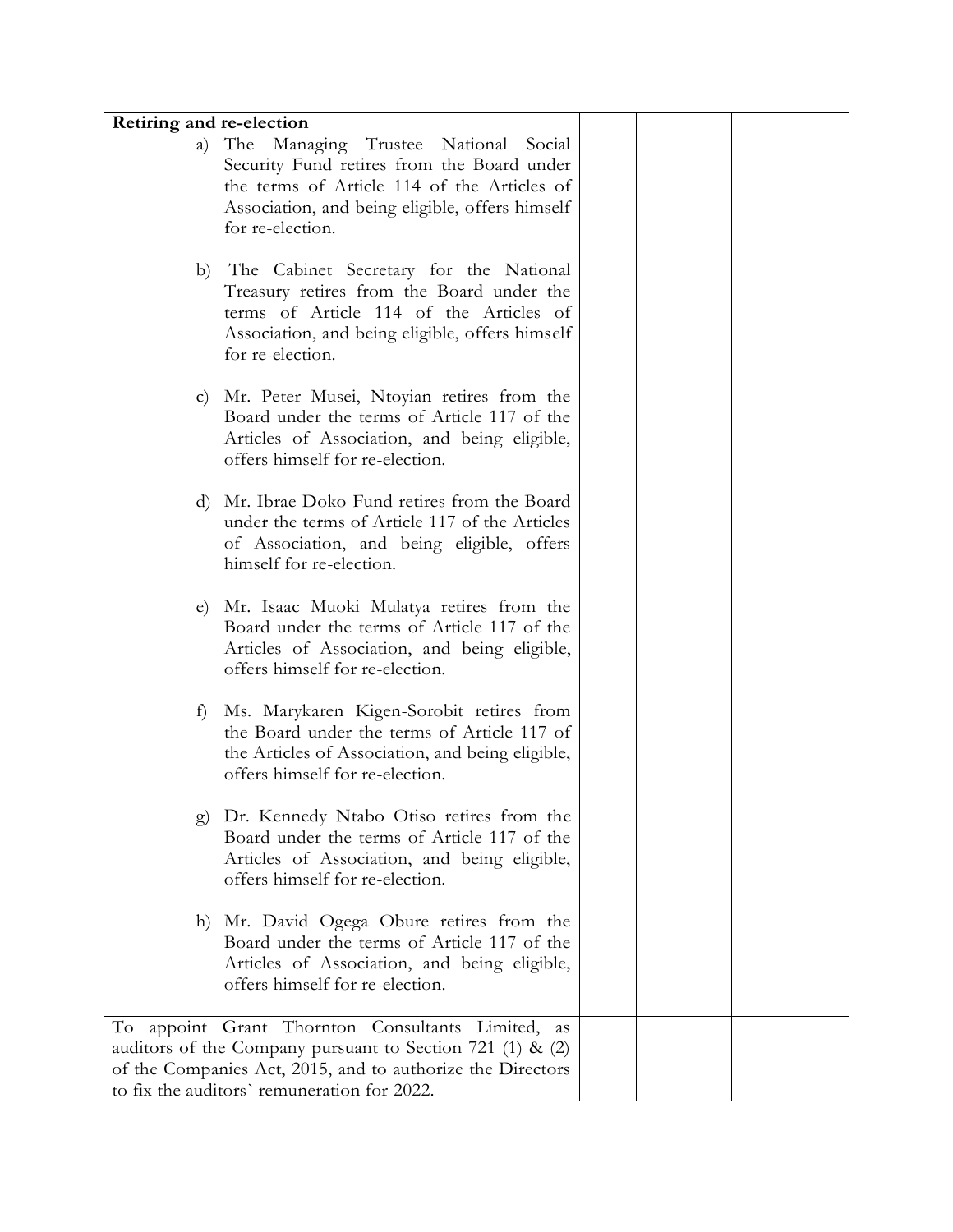## **ELECTRONIC COMMUNICATIONS CONSENT FORM**

# **Please complete in BLOCK CAPITALS**

Full name of  $Proxy(s):$ 

Address:

| Mobile                          |                                                              | Number |  |
|---------------------------------|--------------------------------------------------------------|--------|--|
|                                 |                                                              |        |  |
|                                 |                                                              |        |  |
|                                 |                                                              |        |  |
|                                 |                                                              |        |  |
|                                 |                                                              |        |  |
|                                 | Please tick ONE of the boxes below and return to the Company |        |  |
|                                 | Secretary at Consolidated Bank House, Koinange Street or be  |        |  |
|                                 | posted at P.O Box 51133 00200 Nairobi:                       |        |  |
| <b>Approval of Registration</b> |                                                              |        |  |

 $\_$  , and the set of the set of the set of the set of the set of the set of the set of the set of the set of the set of the set of the set of the set of the set of the set of the set of the set of the set of the set of th

 $\_$  , and the set of the set of the set of the set of the set of the set of the set of the set of the set of the set of the set of the set of the set of the set of the set of the set of the set of the set of the set of th

\_\_\_\_\_\_\_\_\_\_\_\_\_\_\_\_\_\_\_\_\_\_\_\_\_\_\_\_\_\_\_\_\_\_\_\_\_\_\_\_\_\_\_\_\_\_\_\_\_\_\_\_\_\_\_\_\_\_\_\_\_\_\_\_\_\_\_\_\_\_\_\_\_\_

\_\_\_\_\_\_\_\_\_\_\_\_\_\_\_\_\_\_\_\_\_\_\_\_\_\_\_\_\_\_\_\_\_\_\_\_\_\_\_\_\_\_\_\_\_\_\_\_\_\_\_\_\_\_\_\_\_\_\_\_\_\_\_\_\_\_\_\_\_\_\_\_\_\_\_\_\_\_

I/WE approve to register to participate in the virtual Annual General Meeting to be held on 23<sup>rd</sup> June, 2022.

# **Consent for use of the Mobile Number provided**

I/WE would give my/our consent for the use of the mobile number provided for purposes of voting at the AGM.